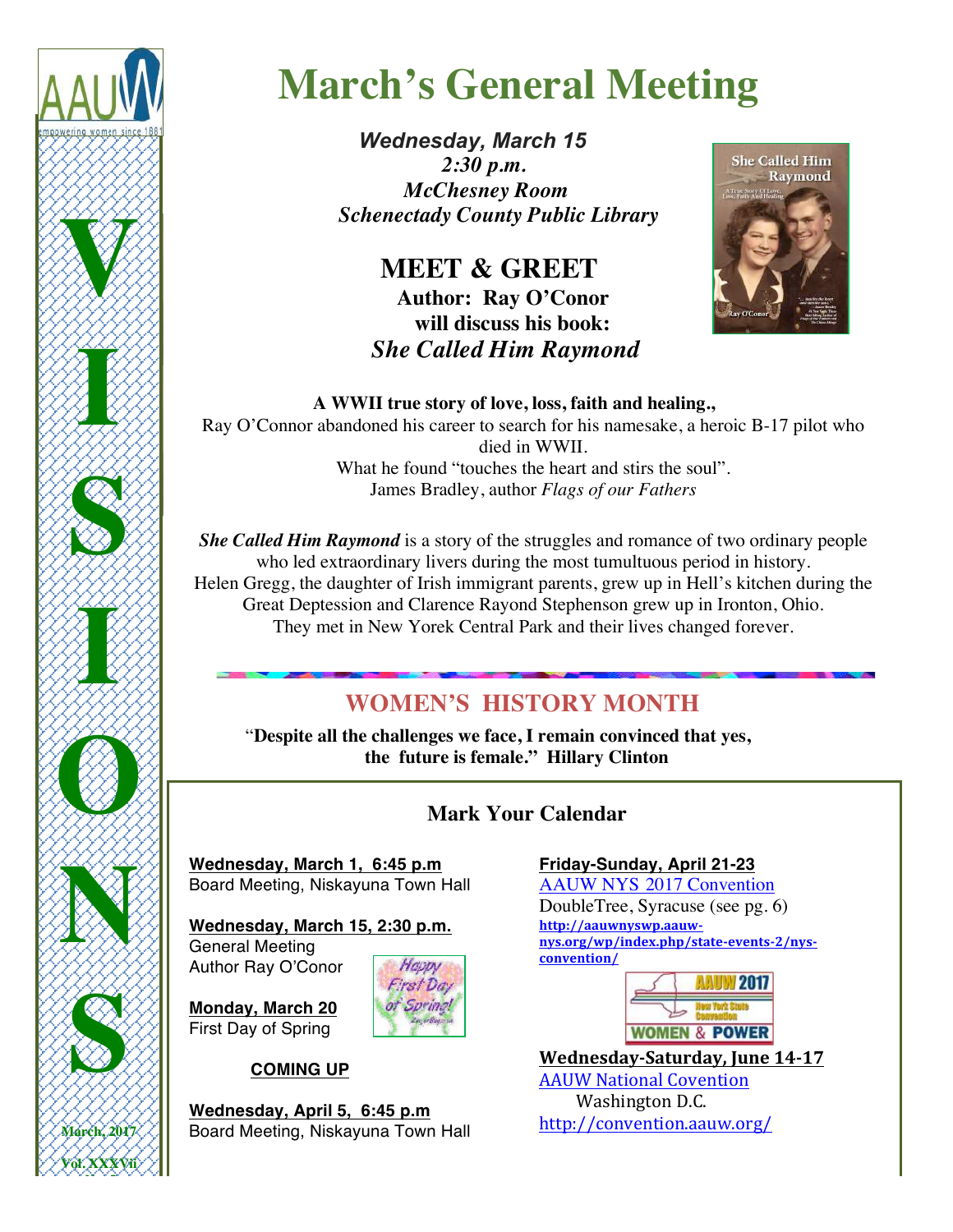# **President's Message**



As a retired high school and college History teacher, I follow the news closely. Education and public education in particular - has a special place in my heart. This is for two reasons: first, I was the child of four immigrant grandparents, none of whom had more than a couple of years of schooling, if that. Both my grandmothers were illiterate; they could not read or write. Second, the opportunities afforded me because of mandatory free public education have allowed me to live a full and rich life, intellectually and aesthetically. I recall many dedicated teachers who contributed to my development - and I am grateful.

I consulted the AAUW website and this is what I found. What follows *in italics* is a direct quote, a copy and paste from the website.

### Urge your senators today: OPPOSE Betsy DeVos for Secretary of Education

*The U.S. Senate has held its hearing for Betsy DeVos, President Donald Trump's nominee for Secretary of Education. AAUW weighed in with concerns over DeVos' lack of background as an educator and urged senators to ask questions regarding her positions during her hearing in order to better understand what type of Secretary of Education she would be.*

### *We heard her answers loud and clear. If confirmed, Betsy DeVos would put the education of women and girls at risk. Send a message to your senators today – oppose Betsy DeVos' nomination for Secretary of Education!*

As I rewrite my message, Betsy DeVos has just been confirmed - a feat accomplished by the Vice President casting the deciding vote. The AAUW web site notes: .... *DeVos has been conspicuously silent on the importance of Title IX and other civil rights laws. In addition, she has been an outspoken advocate against public education. Her hearing clarified that those are indeed her positions, that they are not in line with AAUW's policy priorities, that they would put the equal education of women and girls at risk.*

### *During her hearing, DeVos:*

- *1. Did not agree to uphold and enforce the U.S. Department of Education's Title IX guidance.*
- *2. Did not agree that all schools receiving federal funds should follow civil rights laws.*
- *3. Did not commit to supporting public education and to not privatize education.*
- 4. Failed to answer **basic questions** about her responsibilities as Secretary regarding school accountability. She also did not demonstrate an understanding of the Secretary's role to ensure schools support students with disabilities.

**We are now tasked with maintaining vigilance to make sure that public education and civil rights are not compromised. Continue to make your voice heard. Tell your senators to stand up for public education and civil rights by opposing any actions which compromise them. Stay alert, stay tuned, and take action!** *~ Eleanor Aronstein*

## **MEMBERSHIP MATTERS**

Since 1881 AAUW membership has been about empowering women to reach their potential through educational opportunities, parity in employment, health care and access to legislation, to name a few. The recent nationwide turnout at the women's marches throughout the United States and worldwide is a resounding example of the power many voices have to help make these causes be heard.

This is a wonderful opportunity to speak to potential members and encourage them to join AAUW. We would be pleased to speak to possible recruits for you regarding our association goals. 

*~ Shellie van der Zee and Jackie Mendini*

**Welcome to New Member**

**Geri Mulligan 42 Lori Drive, Niskayuna, NY 12309 (518) 785-7544, gemu179@hotmail.com**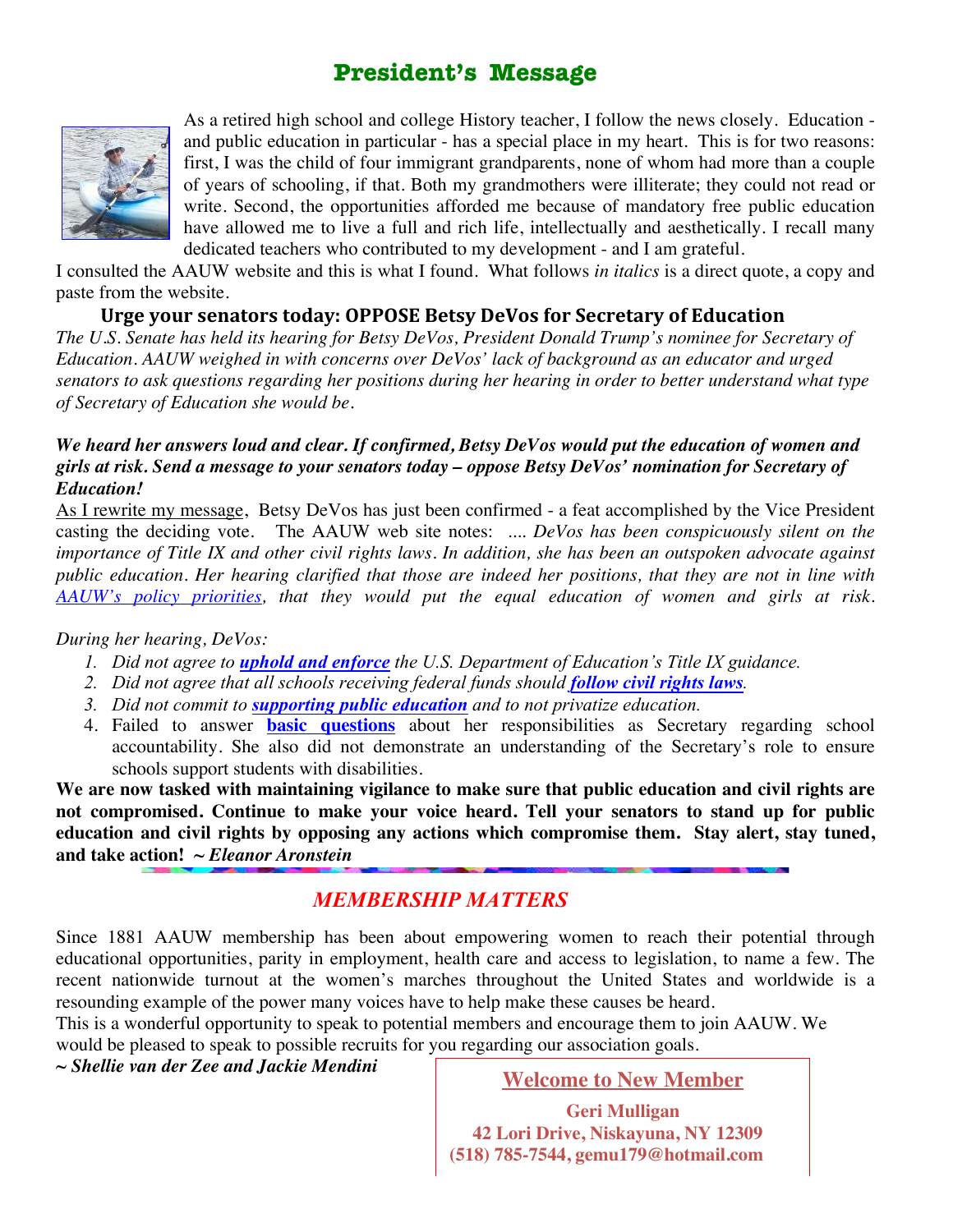# **PUBLIC SCHOOL CHOICE**

This year public school choice will probably be instituted on the federal level with the nomination of Elizabeth De Vos as Secretary of Education. AAUW has been at the forefront on educational change, but it does not support the promotion of charter schools and private school voucher programs. The organization



does not view these programs as a way to improve public education. Charter schools are public operated schools that are exempt from many state regulations and these schools receive taxpayer's money. These funds are diverted away from the public schools. AAUW believes "the flexibility granted to charter schools must still come with clear responsibilities". Publicly funded schools should be accountable to the taxpayers for academic achievement, health and safety standards, and the civil rights of the students. Also, regulations for charter schools differ from state to state.

Private school voucher programs are another school choice issue. AAUW has strongly opposed this concept. In the past, the organization has stated that this nation must provide excellent education for all its citizens and not private school vouchers for a few. Private vouchers siphon off funds from the public schools giving the resources to private and religious schools that have a selection process for admittance. According to AAUW, "private and religious schools are not required to meet basic accountability provisions as open meetings and records law or to publicly release test scores, dropout rates and other basic information". Studies conducted in Milwaukee and Cleveland demonstrated that students using private vouchers do not perform better on standardized tests than those students in public schools. If funds are diverted from the public schools, these institutions will raise school taxes causing an anti public school attitude in some communities. Most taxpayers believe that their school taxes are already too high. Public school choice will cause major problems for the public school sector. Unfortunately, this may become a reality in 2017.

The success of any change requires crucial oversight and well thought out planning. The new Secretary of Education needs to bring both the public and private schools to the table in order to understand the intended and unintended ramifications of any changes to the nation's educational structure. *~Linda Rizzo*

# *The Simple Truth about the Gender Pay Gap* **(Spring 2017)**

You've probably heard that men are paid more than women are paid over their lifetimes. But what does that mean? Are women paid less because they choose lower paying jobs? Is it because more women work part time than men do? Or is it because women have more caregiving responsibilities? And what, exactly does gender bias have to do with paychecks? The new edition of *The Simple Truth addresses these issues.* 

The Big Number: 80 Percent

Did you know that in 2015, women working full time in the US typically were paid just 80 percent of what men were paid? While the number has gone up one percentage point from 2014, the change isn't statistically significant. According to the U.S. Census Bureau, the earnings ratio hasn't had significant annual change since 2007. The gap has narrowed since the 1970s, due largely to women's progress in education and workforce participation and to men's wages rising at a slower rate. Still the pay gap does not appear likely to go away on its own. At the rate of change between 1980 and 2015, women are expected to reach pay equity with men in 2059. Not only is their a national pay gap statistic, but the pay gap can also be calculated for each state. In 2015 the pay gap was smallest in New York, where women working full time, year-round were paid 89% of what men were paid. The largest gap was in Wyoming, where women were paid 64% of what men were paid. This is why our struggle continues.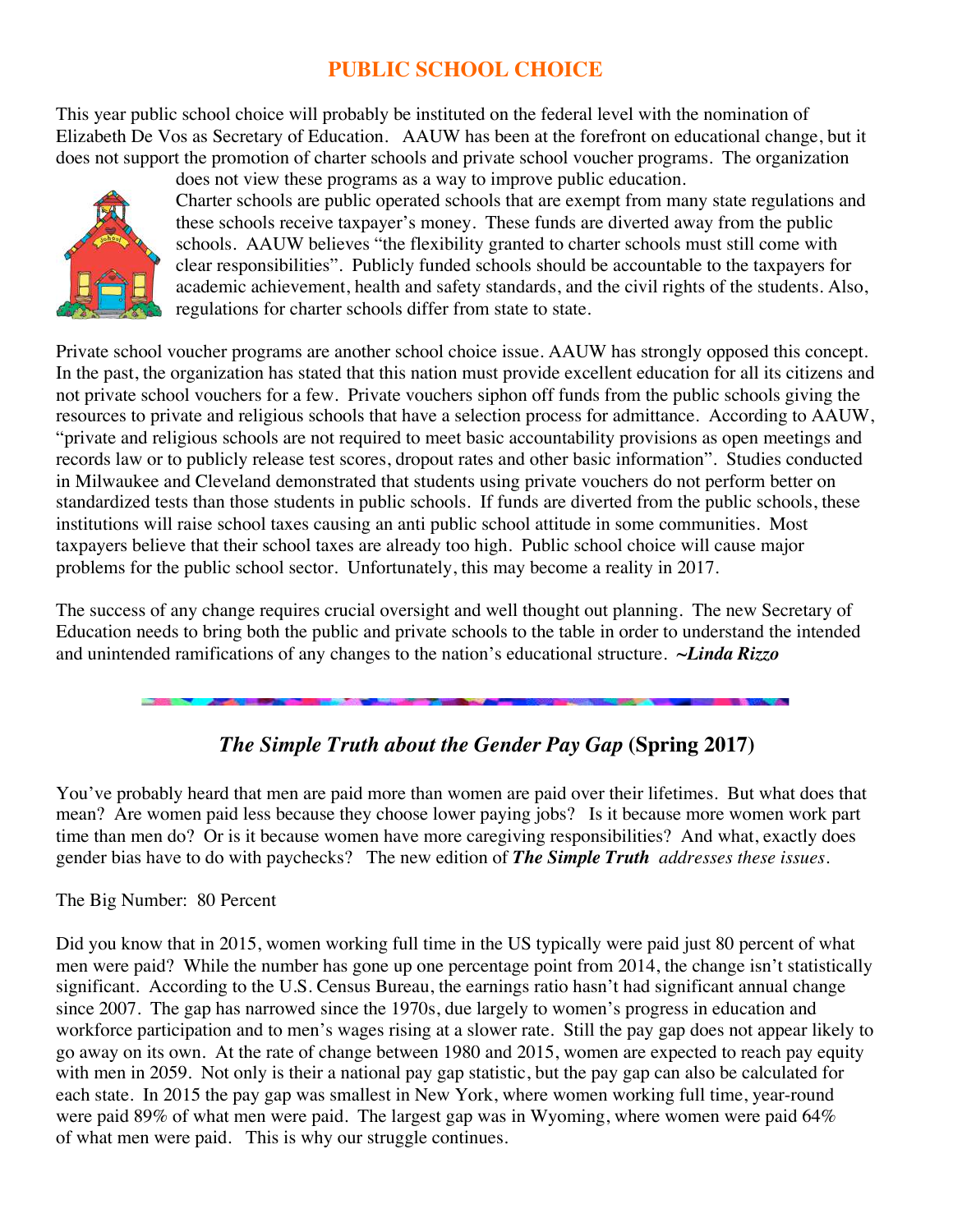# *Why I Marched By Bobbi Richardson*

After the election, I was in a state of denial when I realized that once again women had lost. How could this happen? We were so close and ended up so far. I was desperate to do something and was delighted to hear of the organization of a women's march on Washington DC on the day after the inauguration. I immediately made a plane reservation to take part. My daughter Rachel, a DC resident, joined me. I marched for my daughter, granddaughter, daughters-in-law and numerous nieces. It was a wonderful experience to be among like-minded people. Yes, there were even men marching, wearing PINK HATS. I don't know if the March will ever make a difference but I know we were heard. I never realized when I signed up that it would be such a massive demonstration but I was so inspired by the effort many people put in to getting to Washington DC. I met a woman who had driven by herself from Nebraska. They were from all over the country. I have since discovered that two other Branch members made the journey to DC to march as well, Susie Leon and Geri Mulligan. Our Branch was well represented and as was our National Organization who was an active supporter of the March. It is appropriate that our National Convention will convene in Washington DC, June 14-17, so now we can take our voices directly to Capitol Hill. As we prepare for the changing political climate, our voices are needed now more than ever. By participating in Lobby Day at the convention, we too can hone our advocacy skills and apply them to meetings on Capitol Hill, at our statehouse, and in our communities. Hopefully someday we will be marching to see a woman take the oath of office. Unfortunately, until then, the struggle continues.







 **WE MADE OUR VOICES HEARD FOR GENDER EQUITY THROUGH CHARTS AND SIGNS**



On **March 3, 1913**, a 26 year old named Inez Milholland slipped on her white kid boots, threw a cape around her shoulders and climbed onto a borrowed horse to help lead what was then the largest women's march in American history calling for the right to vote. Milholland was a suffragist, labor lawyer, WWI correspondent, and public speaker who greatly influenced the women's movement in America.

Women had fought for suffrage since at least 1848. But the 1913 march kicked off a series of political actions that swayed the public and male politicians, finally pushing them to pass the  $19<sup>th</sup>$  Amendment to the Constitution.

# **Quote of the Month**

**"There is no noise as powerful as the sound of the marching feet of a determined people." Martin Luther King**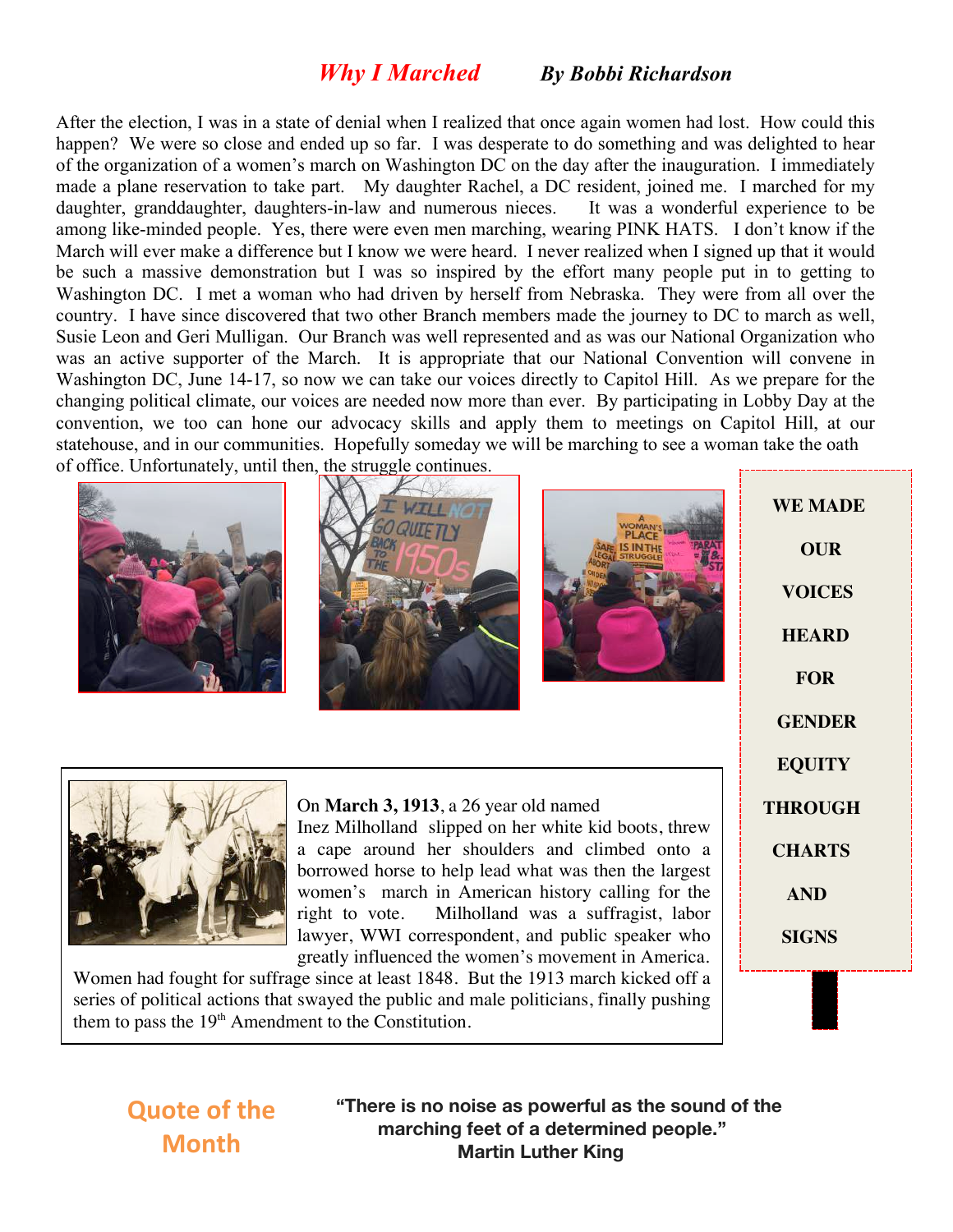# AAUW Funds

In 2016, the AAUW Schenectady Branch contributed a total of \$4,819.50 to AAUW Funds, placing the branch among the top donors in the State of New York. Using the collective power of the purse, members of the branch have demonstrated an acute understanding of the struggle that women still face in this modern world and their willingness to engage in the fight. The Schenectady Branch is committed to the cause financially and otherwise, and will continue to support women locally and throughout the world, and will not stop until equality for all is realized.

| <b>Charting The Course</b>           | \$ | 1,000.00 |
|--------------------------------------|----|----------|
| <b>Evvie Currie Giving Circle</b>    | \$ | 940.00   |
| <b>AAUW</b> Funds (General Fund)     | \$ | 775.00   |
| EOF (Educational Opportunities Fund) | \$ | 591.00   |
| Leadership Fund                      | \$ | 500.00   |
| <b>Public Policy Fund</b>            | S  | 425.00   |
| LAF (Legal Advocacy Fund)            | S  | 403.50   |
| Other Funds                          | \$ | 185.00   |
| <b>TOTAL</b>                         | S  | 4,819.50 |

The branch donations support a multitude of local and global activities including researches which have provided AAUW with much needed understanding about issues related to gender equity in education, the workplace and the underrepresentation of women in leadership roles. These groundbreaking researches and their findings enable the organization to better formulate action plans and develop effective programs in order to better confront and dismantle the obstacles that women and girls face in the fight for equal opportunity in education and the workplace.

The Schenectady branch has had a proactive role in programs such as Elect Her and NCSWSL. Branch members helped to fund the Elect Her program at SUNY Albany and as a result students requested sponsorship to attend the *National Conference for College Women Student Leaders (*NCSWSL)*. The students from SUNY Albany who attended the conference attested to the conference's transformative experience and* how it prepared them to be the next generation of leaders.

We encourage you to donate to the fund that is close and dear to your cause or the General Fund better known as AAUW Fund. Your generous donation advances AAUW's mission by sustaining programs and activities and helps incubate and disseminate programs that are at the core of our mission.

~ *Miriam Cajuste & Maxine Borom,* AAUW Funds VPs

# **You are the "U" You are the "U" in AAUW ! in AAUW !**

## **March Forward With AAUW**

# **Keep the Women's March momentum going by telling your elected officials that women's priorities should be national priorities.**

AAUW makes it easy for you to contact your representatives: Become a two-Minute Activist and make yourself heard on issues like fair pay, U.S. Supreme Court justice nomination and Title IX. Go to AAUW.org to sign up.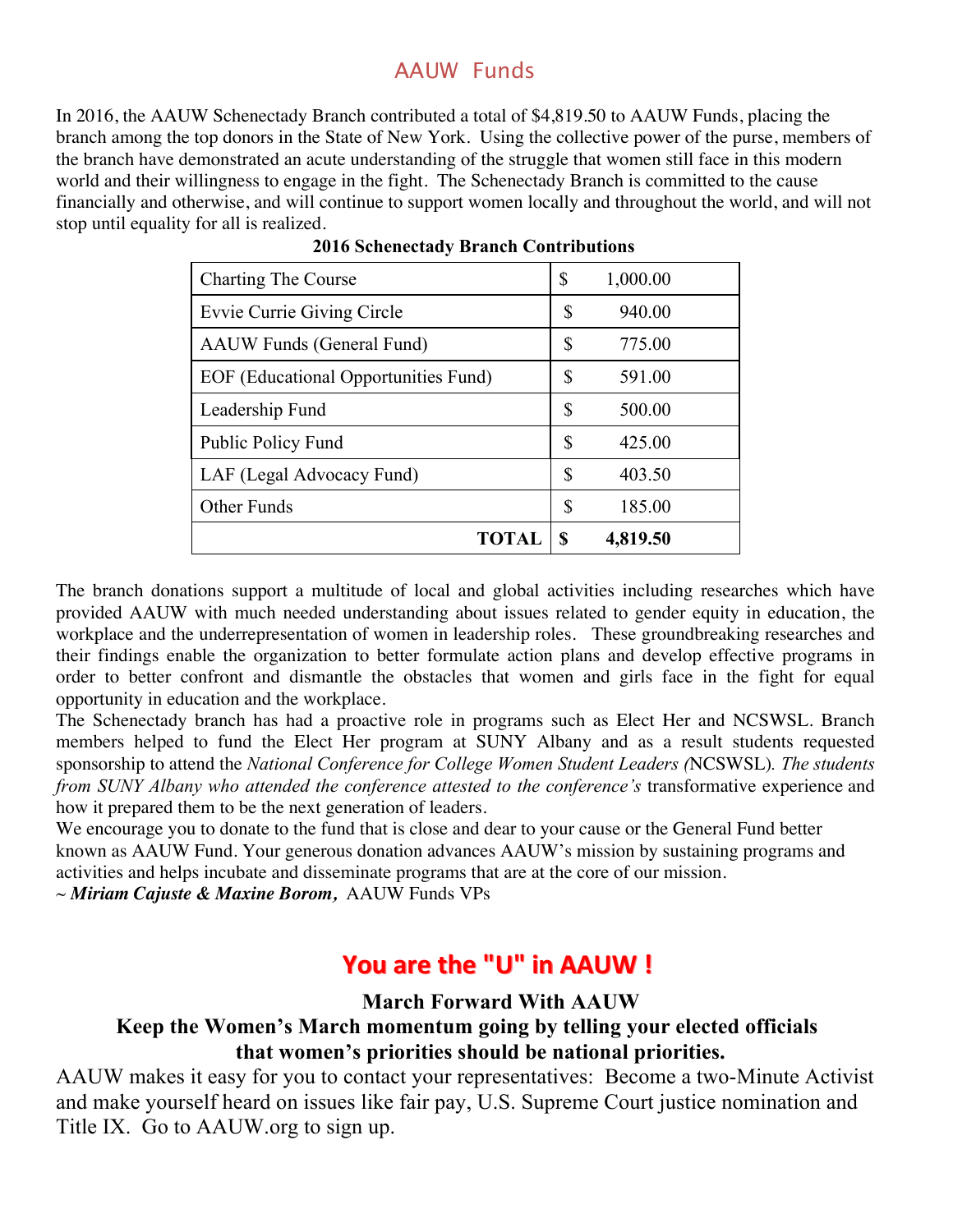# **COME TO SYRACUSE**



This year, the NYS AAUW Convention is being held in Syracuse (April 21-23). If you've never spent time in Syracuse, you've missed a gem of a city. As one of a string of mid-sized cities along the northwestern border, it offers varied cultural and culinary attractions. It boasts a lovely old theater which has been rehabilitated and

now serves as a venue for touring shows. It boasts its own wonderful opera company with a first rate orchestra! It is home to the Erie Canal Museum and the Everson Museum of Art (designed by I.M. Pei) and the Onondaga Historical Society. On Sundays, the carillon of its magnificent cathedral is played for almost an hour at noon and there are park benches nearby so you can enjoy the music.

The Doubletree offers comfort and good location; you're almost in downtown Syracuse and you're very close to Syracuse University - with its lovely campus and walking areas.

Syracuse combines the sophistication of an arts-savvy city with the charm of a small upstate city. It's a great place for an AAUW Convention... and the opportunity to participate in both AAUW activities and enjoy the many attractions of this lovely city should be an inducement to attend. *~ Eleanor Aronstein,* President, Schenectady Branch

# **ATTENTION BOOK LOVERS**

Book Exchange I is looking for members to join us in our love of reading. There are no scheduled meetings, except for our yearly planning get together in June. That's when we agree on which book each member will contribute. Usually they are recent works. Then on September 1, we each drop off our book to our designated recipient and begin the passing chain. Our members live in Niskayuna, Scotia-Glenville and Coburg Village. My job is to remind them at the start of each month that it's time to "pass it on."

Call me (280-5623) or drop me an e-mail (margo32650) if you are interested and I'll send you our current reading list. Join us for a satisfying reading experience. ~ *Marguerite Pileggi*

# **MAKE YOUR VOICE HEARD ON CAPITOL HILL WITH AAUW**

For more than 40 years AAUW Action Fund Capital Hill Lobby Corps volunteers have volunteered tens of thousands of visits to congressional offices on behalf of AAUW members and supporters. Their hard work, dedication, and effective lobbying techniques have earned the respect of members of Congress and their staffs. These weekly in person advocacy efforts are a diverse program unique to AAUW - and now you have the opportunity to join in during **AAUW's 2017 National Convention**.



**"It took me a long time to develop a voice, and now that I have it, I am not going to be silent."**

> *Madeline Albright* First female Secretary of State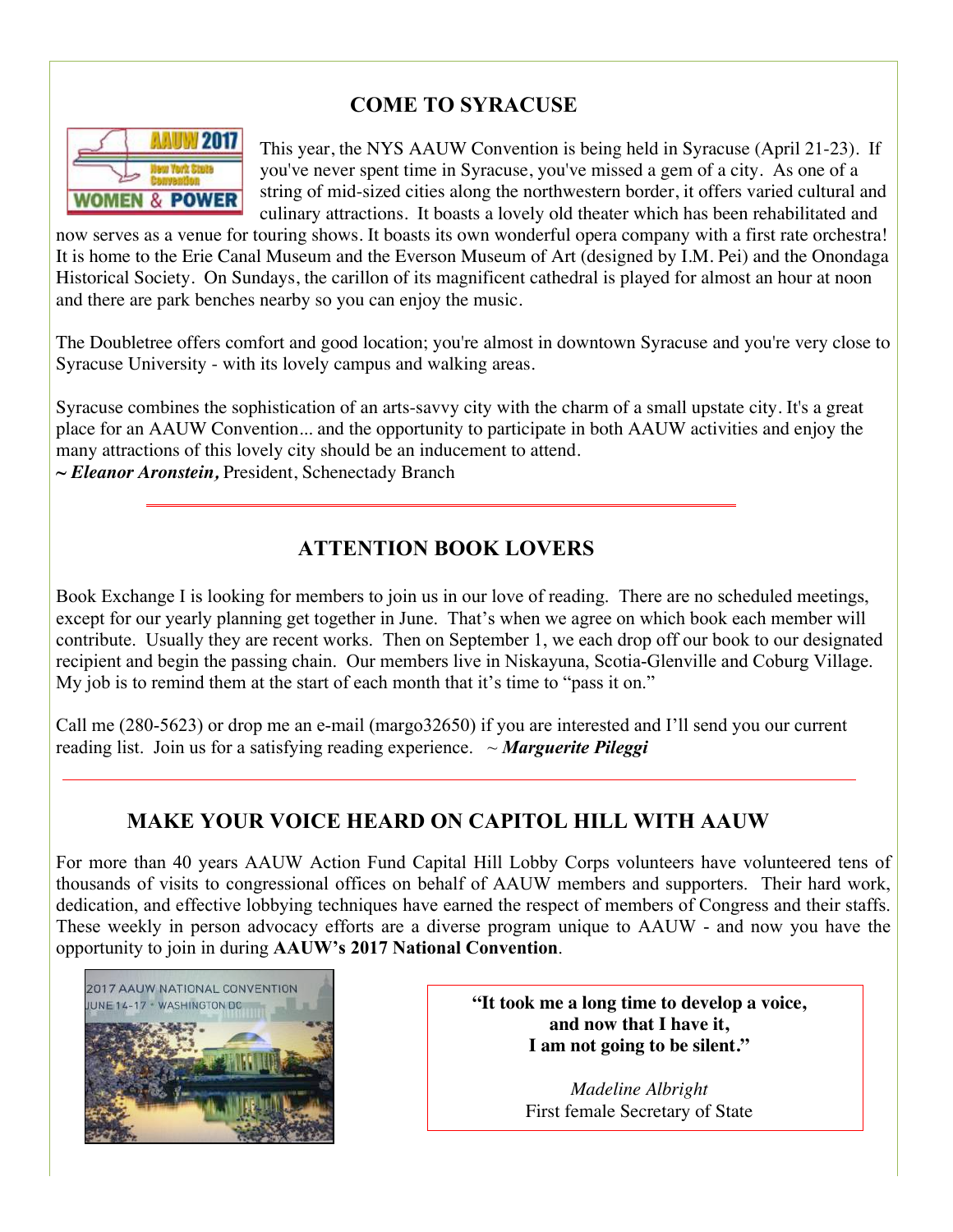# *Study and Interest Group Meetings*  **March 2017**

 **If you're interested in attending a meeting, contact the leader.**

#### **Book Chat**

Facilitator: Ellie Rowland (250-4302)

#### **Book Exchange 1**

Leader: Marguerite Pileggi (280-5623) No regular meetings

### **Book Exchange 2**

Leader: Ellie Rowland (250-4302) No regular meetings

#### **Gourmet**

Leaders: Pat Terry (372-8431) Faith Weldon (393-0048) Friday, March 10, 7:00 p.m. **Theme: Irish** Host: Pat Terry 1059 Garner Avenue, Sch'dy.

#### **Diverse Topics**

Leaders: Barbara Aldi (372-4802 Gerri Pinkerton (346-4560) Monday March 20, 1:30pm **Program: Story Teller, Peggy Cimino** Hostess: Suzanne Taylor 819 Huntington Drive, Niskayuna Co-Hostess: Gail Karl

**Modern Literature** Leaders: Joan Bergin (399-1861) Mary Delory (393-6811) **Wednesday, March 15, 2:30 Branch General Meeting Author Ray O'Conor** McChesney Room, SCPL

### **MahJongg**

Leader: Dottie Potochnik (399-3854) Monday March 13, 1:30 Hostess: Ellie Rowland Location: 216 Lois Lane Niskayuna Monday, March 27, 1:30 p.m. Hostess: Shellie Vanderzee 5 Durham Court, Niskayuna

#### **Quilting**

Leader: Marguerite Pileggi (280-5623) Tuesday, March 28, 1:00 p.m. **Program: Surprise** Hostess: Pat Terry Location: 1059 Garner Avenue, Sch'dy.

#### **Science Topics**

Leader: Nancy Walden (280-8085 **Monday, March 6, 7:30 pm. Program: Stem Cell Research** Kathie Armstrong Hostess: Sue Wright 17 Wellington Way, Niskayuna

#### **Varied Interests**

Leaders: Reba Mehan (374-7886) Carol Reynolds (377-3856) **Thursday, March 9, 12:30 pm**. **Program: Cooking for One or Two** Speaker: Diane Whitter Hostess: Gail Puckette 28 Via Maria Drive, Scotia

#### **Word Games**

Keep Mentally Fit Leader: Eleanor Aronstein (265-2500) Call Eleanor Aronstein for information